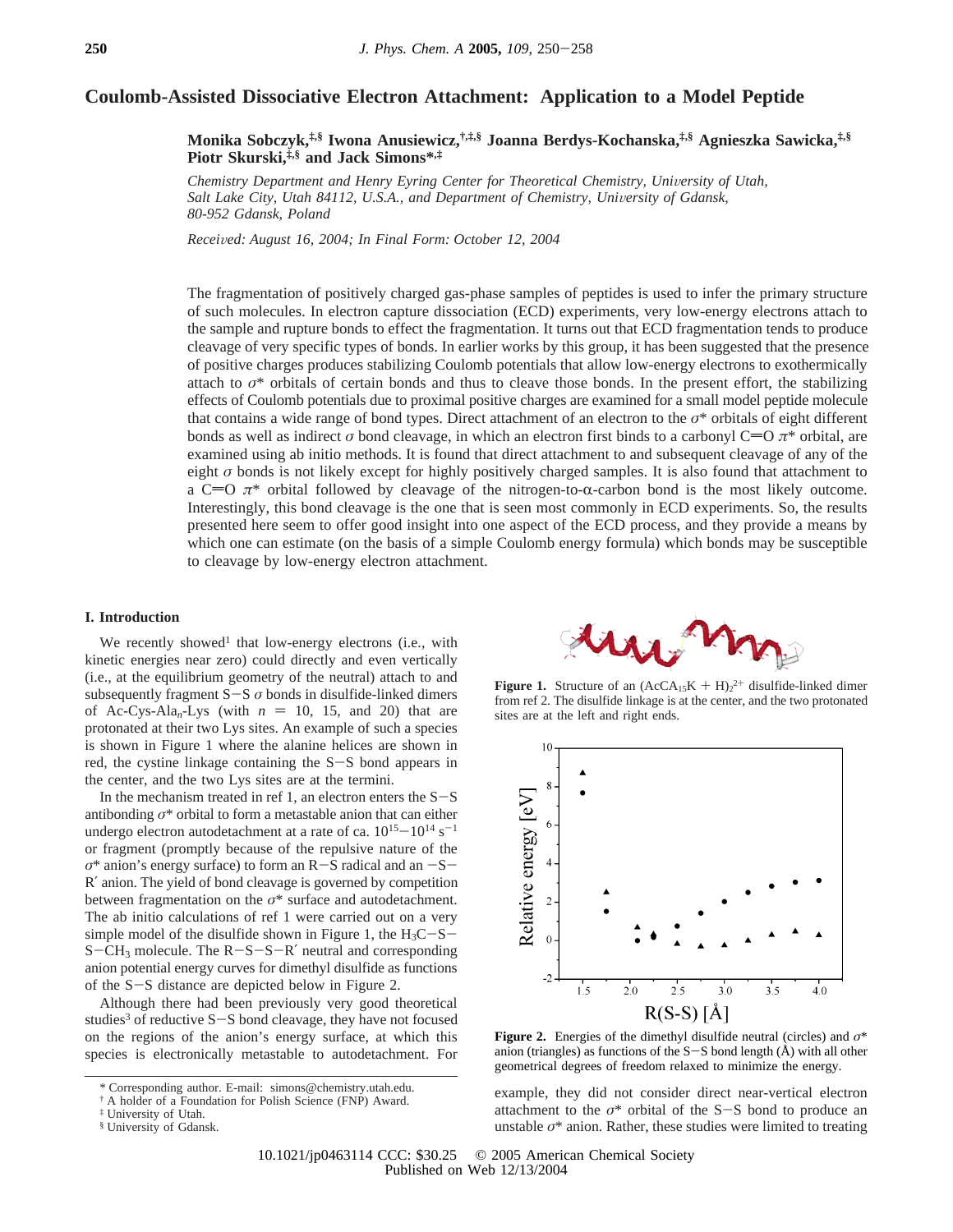

**Figure 3.** Neutral (dots) and *<sup>σ</sup>*\* anion (triangles) curves of MeS-SMe in the presence of two  $+1$  charges 30 Å from the midpoint of the <sup>S</sup>-S bond.

the anion at geometries where it is electronically bound as, for example, in the  $R-S^*...$ <sup>-</sup>SR<sup>'</sup> radical—anion complex. Neverthe-<br>less the papers cited in ref. 3 contributed much to clarifying a less, the papers cited in ref 3 contributed much to clarifying a mechanism by which S-S bonds can be reductively cleaved in biological molecules.

To return to what our earlier study of  $S-S$  bond rupture showed, Figure 2 suggests that the near-vertical attachment of an electron into the S-<sup>S</sup> *<sup>σ</sup>*\* orbital of MeS-SMe would require an electron with kinetic energy of ca. 0.9 eV and would generate the *σ*\* anion on a reasonably repulsive (and electronically metastable) part of its energy surface. This results in the wellknown dissociative electron attachment (DEA) process<sup>4</sup> that has been well-studied experimentally for MeS-SMe. We refer to this specific DEA event as "direct" because the electron enters an antibonding orbital of the same bond that subsequently fragments. Figure 2 also suggests that lower-energy electrons (e.g., even zero-energy electrons) can attach to the *<sup>σ</sup>*\* S-<sup>S</sup> orbital, but only if the  $S-S$  bond is stretched to near 2.25 Å, which would require ca. 0.5 eV of vibrational excitation. Of course, except at considerably elevated temperatures, such high vibrational excitation is extremely improbable. However, the Heisenberg widths (an autodetachment rate of  $10^{14}$  s<sup>-1</sup> corresponds to a width of 0.4 eV) of such metastable states can be substantial, and they vary from zero, where the anion and neutral curves cross, to larger values at shorter bond lenths. This then suggests that electron attachment can be expected at lower electron energies (due to the Heisenberg width of the  $\sigma^*$  anion) than predicted from the near-vertical attachment energy of ca. 0.9 eV. Throughout this manuscript, it is important to keep in mind the fact that the  $\sigma^*$  and  $\pi^*$  resonance states we consider will have widths ranging from a few tenths of an eV to more than 3 eV with the widths being small near the anion-neutral curve crossing and larger at smaller bond lengths where the anion lies further above the energy of the neutral.

The primary focus in ref 1 was to consider the effects that proximal positively charged groups can have on the DEA process. Specifically, we considered the Coulomb stabilization that one or more nearby positive groups (e.g., the protonated Lys sites in the molecule shown in Figure 1) can have on the nascent  $\sigma^*$  anion. As an example of the effects of Coulomb interactions, in Figure 3 we show the MeS-SMe neutral and  $MeS-SMe^ \sigma^*$  anion potentials, as in Figure 2, but calculated in the presence of two  $+1$  charges, each 30 Å from the midpoint of the S-S bond (i.e., one +1 charge on one side of the bond and the other  $+1$  charge on the other side, both lying along the <sup>S</sup>-S bond direction). Clearly, in comparison with Figure 2, the



**Figure 4.** Prototypical A-B neutral and A +  $B^ \sigma^*$  anion curves as well as the Coulomb-stabilized anion curve. The EA of the B radical is also noted.

*σ*\* anion curve in Figure 3 is lower in energy by a substantial amount relative to the energy of the neutral. This causes the anion curve to intersect the neutral at smaller S-S separations (e.g., at bond lengths that may be accessed in the zero-point vibration of the S-S bond) and at much lower energy.

It turns out that the energy-lowering of the *σ*\* anion curve can be estimated in terms of the Coulomb potential produced by the two  $+1$  charges. For example, when the two charges are 30 Å distant, the Coulomb energy at the midpoint of the  $S-S$ bond is 2 (14.4 eV Å)/30(Å) = 0.96 eV; when the two charges are only 10 Å away, the Coulomb stabilization energy is 2.88 eV. The (assumed) rigidity of the compounds shown in Figure 1 caused by their helical subunits allowed us to know the distances between the  $S-S$  bond and the two  $+1$  sites, so these species provided excellent support for postulation that our model MeS-SMe compounds were designed to probe.

On the basis of the results of such studies, we suggested in ref 1 that Coulomb potentials produced by nearby positive charges could stabilize the *σ*\* metastable anion states to an extent that might render them electronically stable. Under such circumstances, the endothermic DEA process illustrated in Figure 2 might be made exothermic or thermoneutral and thus able to effect bond breakage at a much higher yield.

Let us now consider in more generality the role of Coulomb stabilization and the impact of the intrinsic electron binding energy of the species formed when bond cleavage occurs. In Figure 4, we show prototypical A-B neutral and  $A + B^-$  anion curves that result in such direct DEA studies. The key observations to make are as follows:

1. The energy at the intersection of the  $\sigma^*$  anion and neutral curves depends on the electron affinity (EA) of the fragment B formed when the A-B bond is broken. The larger the EA of B, the lower on the neutral's energy profile and the shorter the <sup>A</sup>-B distance the intersection will occur. This thermodynamic driving force is essential to keep in mind when considering which bonds within a large polyatomic species will be most susceptible to DEA at low electron energies (i.e., bonds that form radicals having large EAs are good candidates). Of course, the radial "sizes" of the A and B fragments, which govern their shorter-range repulsion, will also contribute to determining where this crossing occurs.

2. The  $\sigma^*$  anion curve in the presence of stabilizing<sup>5</sup> Coulomb potentials is more or less uniformly lowered (i.e., at all *R* values) in energy by an amount equal to the Coulomb energy.

We have seen such behavior in all of our ab initio studies<sup>1</sup> to date. This means that the bonds closest to the sources of the Coulomb potentials will be most affected and thus most likely candidates for Coulomb-assisted DEA. In a fairly rigid compound such as that shown in Figure 1, the distances to the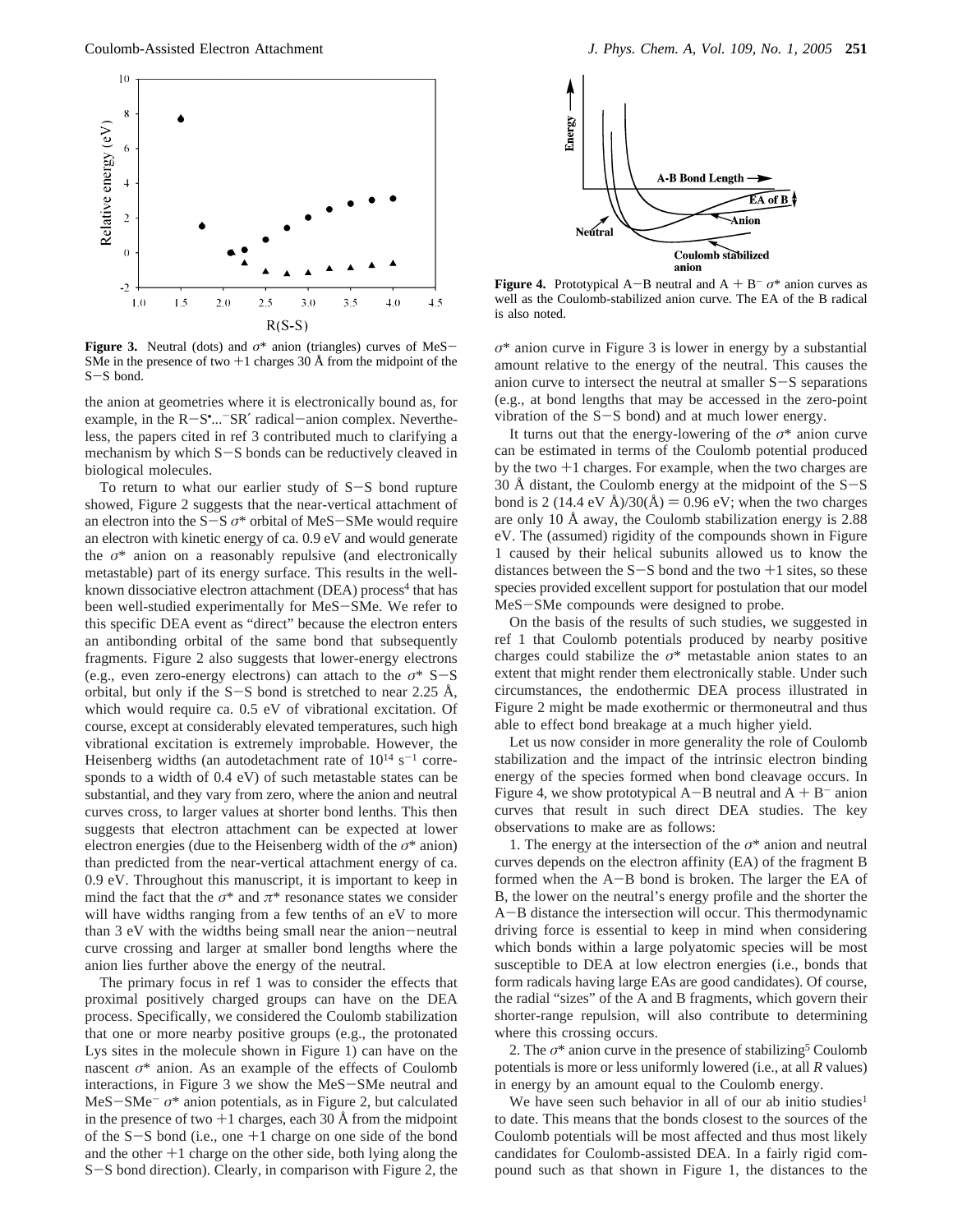

**Figure 5.** Prototype molecule (Ala-Ala) used in this study with the *σ* bonds whose cleavage we studied numbered  $1-8$ .

positive sites are reasonably fixed. In a compound containing, for example, a protonated amine site that is attached to a flexible side chain, the distance to the positive site will fluctuate as the molecule moves. In such a case, one must imagine a *σ*\* anion curve whose energy (relative to that of the neutral) is fluctuating but which may, at certain times, intersect the neutral curve at a low energy.

Our work in this area is an effort to help interpret the mechanism of bond cleavage arising in gas-phase mass spectrometric experiments on charged peptides and proteins. In particular, the use of electron capture dissociation (ECD) methods<sup>6</sup> for fragmenting such biomolecules gives rise to very specific bond cleavage patterns, but the mechanisms involved are not yet fully understood. To extend our study to species that contain a range of bonds characteristic of many peptide samples studied by this kind of experimental techniques, we decided to examine the neutral and anion energy surfaces associated with cleaving each of the numbered bonds in the prototype molecule (Ala-Ala dipeptide) shown in Figure 5.

In each component of the present study, we consider attaching an electron to the *σ*\* orbital of one of the eight bonds labeled in Figure 5. For each such attachment, we need to determine, using the special techniques detailed in the following section, where the  $\sigma^*$  anion state lies energetically relative to the neutral molecule at geometries characteristic of the neutral. Of necessity, this requires us to calculate the energy of the anion at geometries where it is electronically metastable. We emphasize that, in such cases, the energy we obtain gives us an approximation to the so-called position (i.e., the center of the Heisenberg broadened anion state) of the resonance state. However, we need to keep in mind that this state's energy is not "sharp" but has a width to it.

Nevertheless, these data allow us to estimate the kinetic energy an electron must possess to attach to this *σ*\* orbital at various bond lengths; these estimates will be more specific near the anion-neutral curve crossing where the anion is not so broadened and less so at shorter bond lengths. We do likewise for the carbonyl C=O  $\pi^*$  orbital involving the carbon atom involved in bond 8. We then explore how the energy of the nascent anion formed by such an electron attachment varies as the bonds shown in Figure 5 are stretched. These same steps are repeated with the molecule in the presence of Coulomb potentials at various positions designed to simulate, for example, the presence of protonated amine sites. By this procedure, we are able to gain insight into which bonds will be most energetically amenable to dissociative electron attachment, both in the absence of any stabilizing positive charges and with stabilizing Coulomb potentials present.

### **II. Methods**

Prior to stretching any of the eight bonds, we optimized the geometry of the neutral molecule shown in Figure 5 at the Hartree-Fock level using aug-cc-pVDZ basis sets<sup>7</sup> and calculated all vibrational frequencies to make sure the structure thus

found was indeed a minimum on the energy surface. All of our calculations were carried out using the *Gaussian 03* suite<sup>8</sup> of codes.

The size of the molecule, combined with the extremely large number of geometries at which we needed to evaluate the energies and the fact that special techniques involving many calculations per geometry were needed (see later) to deal with the metastable anions, limited our treatment to the uncorrelated unrestricted Hartree-Fock (UHF) level. We know from our earlier work on S-S bond cleavage, which was carried out using ab initio methods including electron correlation, that the UHF treatment of the anion will tend to underestimate its stability. This, in turn, means the energies at which anion-neutral curve crossings occur and vertical attachment energies are calculated using the UHF wave function will be too high (probably by a few to several tenths of an eV). However, because the *σ*\* and *π*\* anion states we are considering have large Heisenberg widths  $(ca. 0.3-3 eV)$  at some of the bond lengths we need to examine, we believe it is a reasonable compromise to use the UHF method. Of course, this limits the absolute accuracy of the critical energies we extract from our calculations, but in this work, we are only trying to gain a qualitative picture of which bonds are most susceptible to Coulomb-assisted electron attachment and which are too strong to be cleaved in this process. For the one bond that we found (see later) to be most likely susceptible to cleavage by electron attachment, we subsequently repeated our UHF-level study at the second-order Møller-Plesset (MP2) correlated level of theory to gain a more accurate estimate of the relative energies of the neutral and anion states.

To generate the neutral molecule and anion energies as functions of each of the bond lengths (*R*'s) shown in Figure 5, we performed such UHF calculations at a range of *R*-values but with all other geometrical degrees of freedom frozen at the values they have in the minimum-energy structure. As such, the anion energies we obtain are best viewed as appropriate to the vertical attachment of an electron and, because of our use of the UHF method, probably overestimate the anion-neutral energy splittings.

As mentioned already, the anion calculations are especially problematic at *R*-values where the anion's energy lies above that of the neutral (i.e., when the anion is metastable). In such cases, great care must be taken to avoid having the anion's wave function undergo variational collapse (i.e., to describe an electron distant from the neutral molecule and having little kinetic energy). For example, when stretching the bond labeled 6 in Figure 5, we had to be careful to monitor the anion's orbital occupancy to guarantee that the N-H  $\sigma^*$  orbital was indeed the singly occupied molecular orbital. At large *R*-values, this is rather straightforward, because at such distances, the anion is electronically stable. However, at *<sup>R</sup>*-values where the N-<sup>H</sup> *<sup>σ</sup>*\* anion's energy lies above that of the neutral molecule, we had to employ a special technique that we now describe for such an electronically metastable state.

In the method we used to overcome these problems for metastable anions, we increased the nuclear charges on the two atoms (e.g., N and H, when stretching the N-H bond) involved in the bond cleavage by an amount  $\delta q$  and carried out the anion calculation. These increased nuclear charges cause the valence components of the N-H  $\sigma^*$  anion state to be differentially lowered in energy and to thus cause this state to become electronically stable relative to the neutral molecule. In this way, we were able to make sure that the anion energy and orbital occupancy we obtained in our UHF calculations corresponded to the proper  $\sigma^*$  anion. By employing this  $\delta q$  charge increase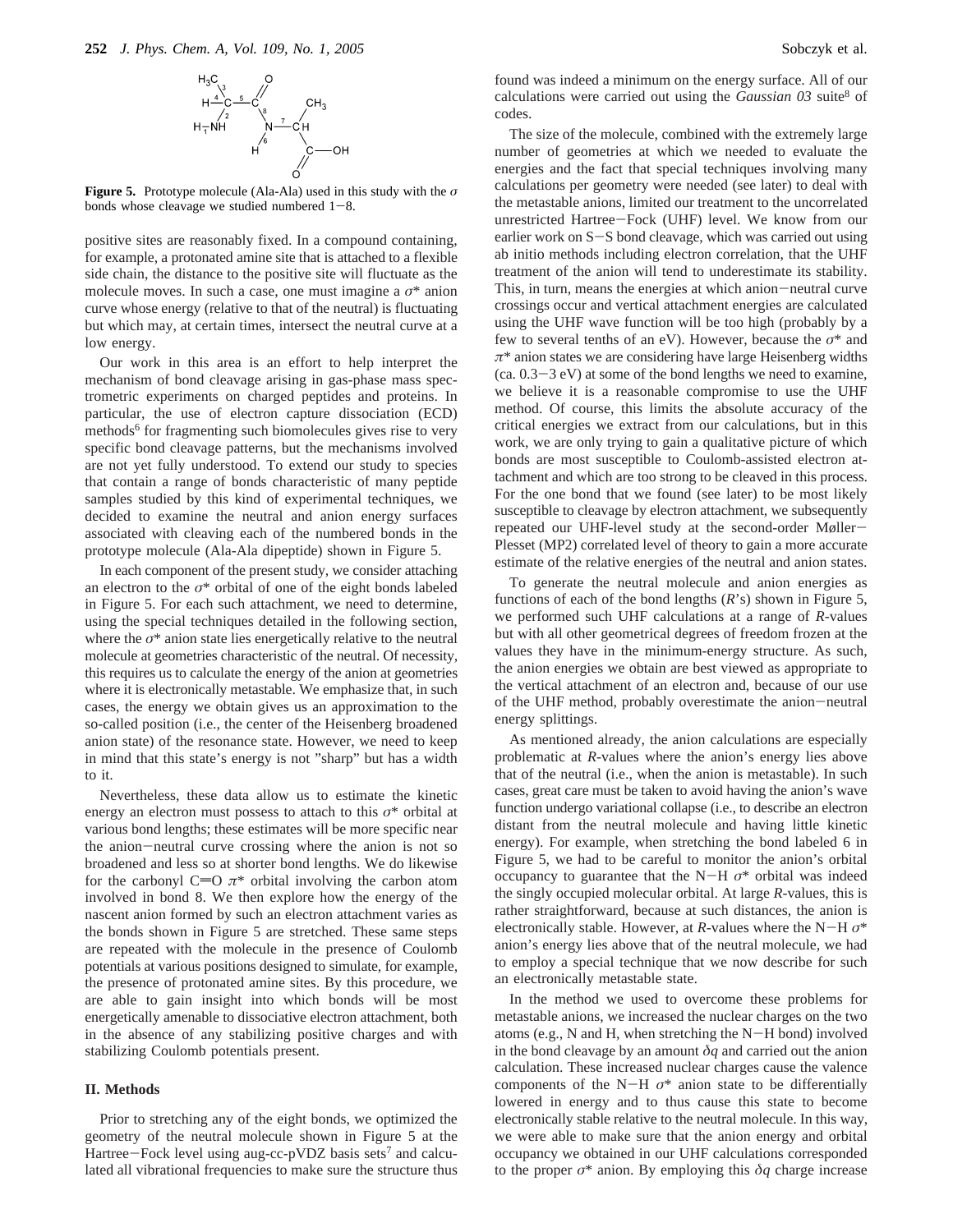

Figure 6. Plot of the energy of the anion relative to that of the neutral in which an electron is in a N-H  $\sigma^*$  orbital vs the stabilizing partial charge *δq* added to the N and H atoms.

technique for a range of  $\delta q$  values (e.g.,  $\delta q = 0.05, 0.1$ , through 1.0 was typical) within which the  $\sigma^*$  anion is electronically stable, we could then plot the stable energies  $E(\delta q)$  of the  $\sigma^*$ anion versus  $\delta q$  and extrapolate to  $\delta q = 0$  to evaluate the metastable *σ*\* anion's energy. An example of such an extrapolation is shown in Figure 6. We have used this method with considerable success in other studies<sup>1,9</sup> of metastable anions, so we know it to be reliable.

As a result of such a treatment, we were able to compute the electronic energy of the neutral molecule as a function of the bond lengths shown in Figure 5 as well as the vertical electronic energy (actually, an estimate of the position or middle of the Heisenberg broadened energy distribution) of the anion state of interest. In particular, we were able to evaluate the anion's energy both at geometries where it is electronically stable and where it is metastable, the latter being especially important for estimating the vertical electron attachment energies that relate to DEA processes.

In addition to carrying out such calculations in the absence of any stabilizing Coulomb potentials, we repeated each such calculation with Coulomb potentials present. In all such calculations, we placed two  $+1$  charges at 10 or 30 Å from the two atoms involved in the bond being cleaved and in directions lying along the bond and repeated the evaluation of the neutral and (vertical) anion energies. Such positive charges generate 2(14.4/  $10$ ) = 2.88 eV and 2(14.4)/30 = 0.96 eV of stabilization at the bond midpoints, respectively. These positive charges could represent, for example, the totality of positive charges that may arise in a multiply protonated gas-phase sample of a peptide or protein.

Because we find that the presence of  $a + 1$  charge stabilizes the anion curves in a highly predictable manner (i.e., by lowering the  $\sigma^*$  curve by 14.4 eV/*R*, where *R* is the distance in angstroms to the +1 charge), we can predict the energy and shape of the *σ*\* anion curve for arbitrary values of the local Coulomb potential. This, in turn, allows us to utilize our findings to predict the effects, for example, of a protonated amine site on a side chain whose distance to a given bond may even fluctuate as the molecule undergoes thermal motions. So, even though we carry out calculations for only certain strengths of the Coulomb potential, we suggest that our data can be used to predict under what Coulomb potentials a given bond will or will not be susceptable to exothermic DEA.

### **III. Results**

**A. Direct Attachment to** *σ***\* Orbitals.** First, let us consider cases in which the incident electron attaches directly into a *σ*\* orbital of each of the bonds labeled in Figure 5. On the basis of our discussion surrounding Figure 4, we should expect that cleavage of none of these bonds should, in the absence of Coulomb stabilization, produce  $\sigma^*$  anion curves that intersect the corresponding neutral curves at low energy and short distances. Why? Because the H<sup>\*</sup>, R<sub>3</sub>C<sup>\*</sup>, R<sub>2</sub>N<sup>\*</sup>, and [RC=O]<sup>\*</sup> radicals formed when these bonds are cleaved do not have large electron affinities. H<sup>•</sup> and  $R_2N$ <sup>•</sup> have EAs in the 0.5–0.7 eV range and  $R_3C^*$  has an even smaller EA ( $\leq 0.1$  eV). In contrast, the  $R-S<sup>•</sup>$  radical formed upon breaking the  $S-S$  bond in the species shown in Figure 1 has an EA near 1.8 eV. Hence, the anion curves arising when bonds  $1-8$  are broken will not lie much below the neutral at large *R* values, and thus, the repulsive anion curve will intersect the neutral at large *R* values and high energy.

In Figure 7, we show the neutral and anion curves associated with cleaving each of the bonds shown in Figure 5. In these figures, we show the anion curve when no stabilizing  $+1$  charges are present and when two  $+1$  charges are located 10 Å from the atoms in the bond being cleaved and lying along this bond direction. In the sixth of these figures, we also show anion curves when two  $+1$  charges are 20 or 30 Å from the bond's atoms. The reason we do not show the 20 and 30 Å data for all of the cases is that we verified that the anion energy  $E(X)$  in the presence of two charges *X* Å away from the bond is essentially identical to the anion energy  $E^{\circ}$  in the absence of any charges minus the Coulomb energy computed as 14.4 eV Å/*X*(Å): *E*(*X*)  $E^{\circ}$  - 14.4/*X*. Finally, in the last of the figures, we show the effects of the +1 charges' Coulomb potential on the neutral curve for stretching the bond labeled 3 (the dependences on *X* for stretching bonds  $1-8$  are very similar). Not surprisingly, the energy of the neutral species is much less affected than that of the *σ*\* anion, regardless of which of the eight bonds are stretched. For this reason, it is reasonably accurate in estimating the vertical electron attachment energies to examine where the anion curves in the absence and in the presence of the two  $+1$ charges intersect the neutral curve calculated with no  $+1$  charges present.

Before discussing the significance of these data, we wish to point out that, for the particularly strong  $\sigma$  bonds whose cleavages are treated here, there is little reliable experimental DEA data. The absence of good data is related to the fact that, for strong *σ* bonds whose cleavage does not lead to radicals having large EAs, the  $\sigma^*$  anion curve lies high above the neutral curve near the equilibrium bond length of the netural. Therefore, the  $\sigma^*$  anion state has a high energy and a correspondingly very short lifetime (ca.  $10^{-14}$  s or shorter). The short lifetime produces a very broad Heisenberg width and thus makes the determination of the center of the DEA cross-section difficult to determine. Moreover, the short lifetime causes detachment to overwhelm dissociation of the  $\sigma^*$  anion, thus making the bond-cleavage yield of the DEA process very low. All of these issues conspire to make DEA data on the bond we are studying very scarce. For these reasons, we are not in a position to offer much laboratory evidence to support the anion energy curves shown in Figure 7. However, we note that our earlier work on S-<sup>S</sup> bond cleavage<sup>1</sup> was not plagued by the lack of experimental evidence, and the latter turned out to be very much in agreement with our findings, thus providing support for our approach to the problem at hand.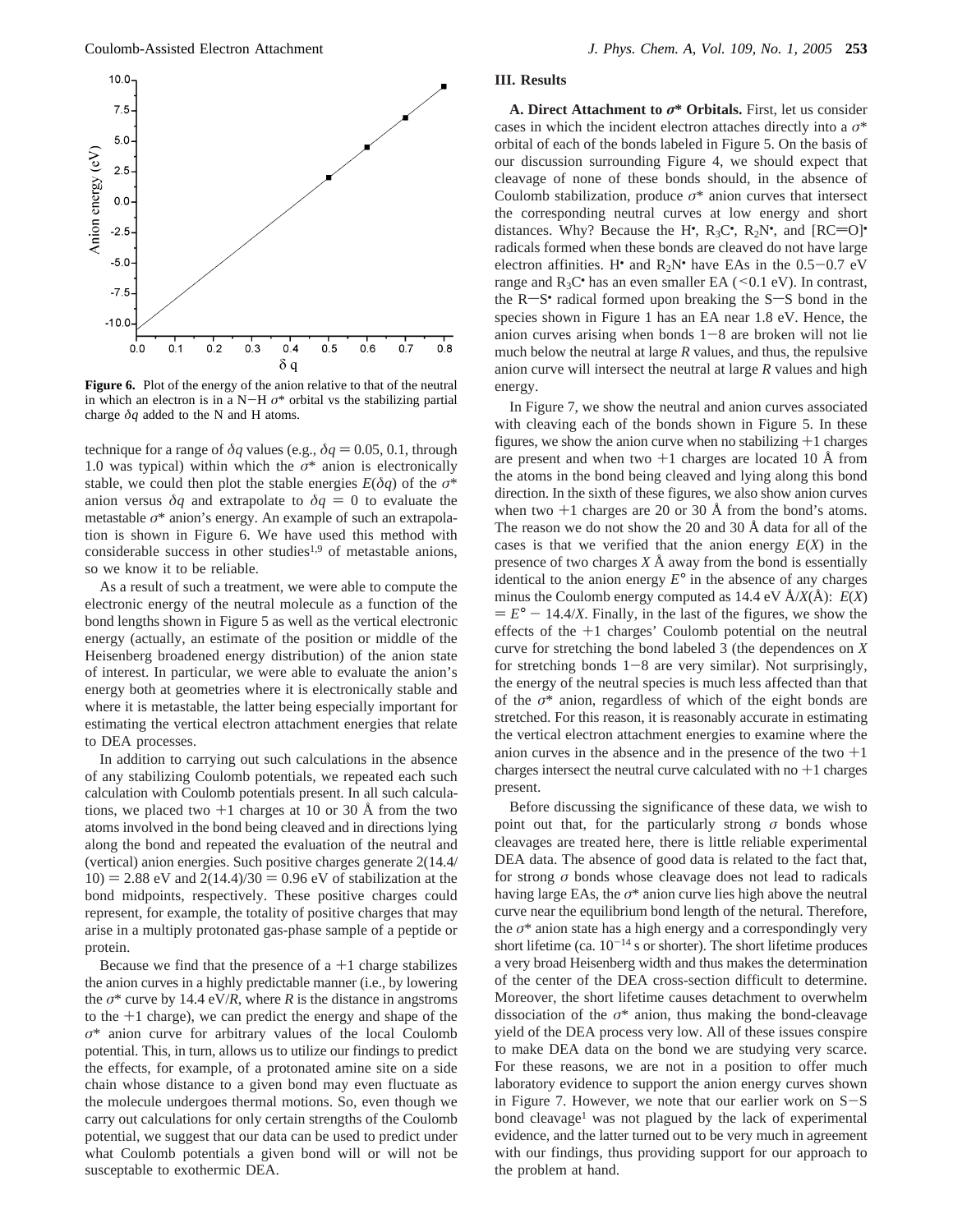

**Figure 7.** Energies of the neutral (open circles) and *<sup>σ</sup>*\* anion with no +1 charges (triangles) and with two +1 charges 10 Å from the bond's atoms (filled circles). In the sixth figure, the anion curves are also shown when the two +1 charges are 20 or 30 Å distant, and in the last figure, the neutral energy is shown for no charges and for two +1 charges 10, 20, and 30 Å distant and bond 3 is stretched.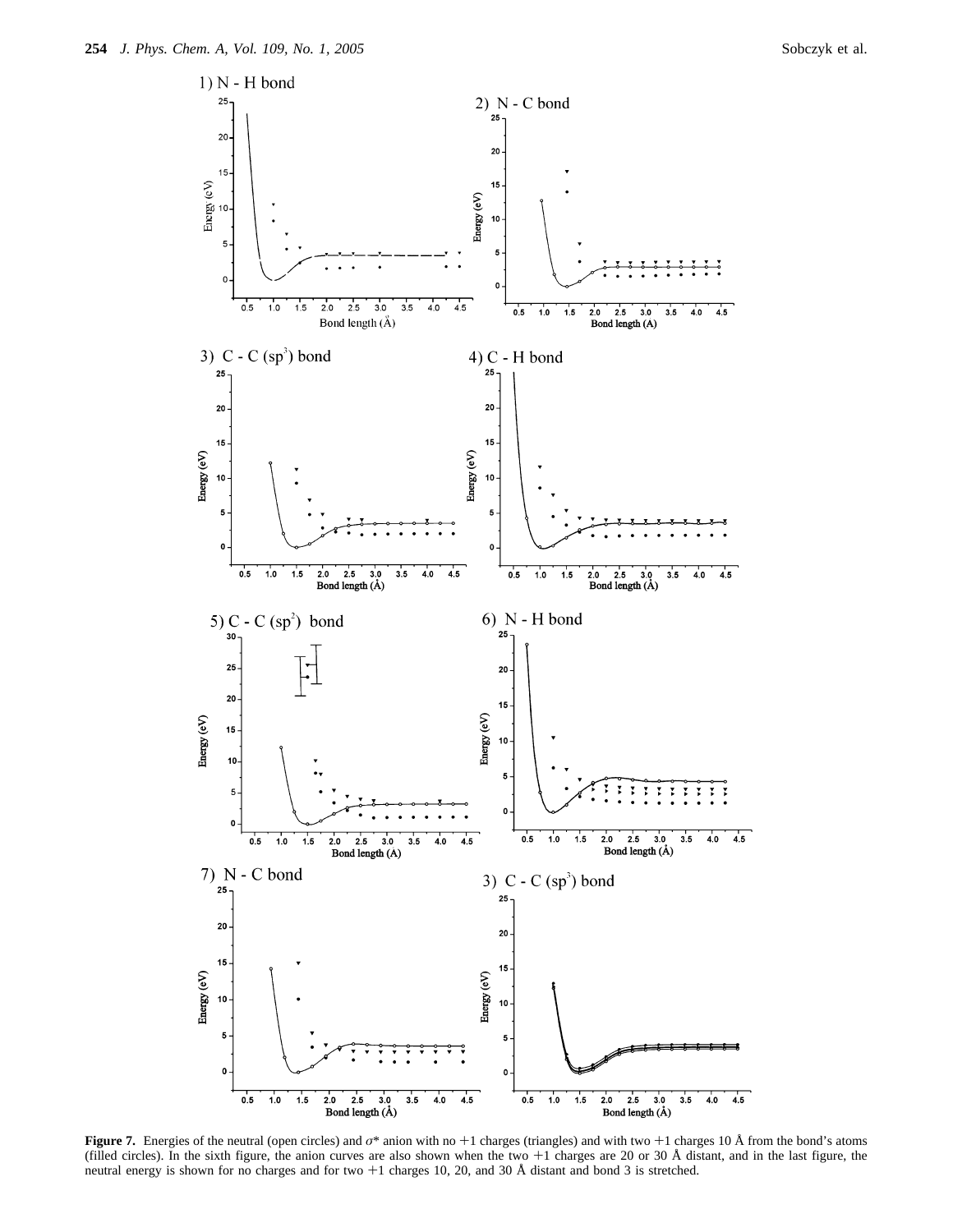Now, let us turn to make a few observations about the data shown in Figure 7:

1. For the situations in which a  $C-C$  bond is cleaved, forming two carbon radicals, the corresponding carbon-centered anion should have a very small  $(<0.1$  eV) positive electron binding energy. In our graphs, the anion curves corresponding to these cases do not display this small stability, because the anion energies we plot are computed as vertical attachment energies and at the uncorrelated UHF level. More accurate representations can be achieved by simply shifting the *σ*\* anion curves downward to achieve an EA of ca. 0.03 eV at large *R* values (i.e., to reproduce the EA of such carbon radicals).

2. For all of the bonds whose cleavage is represented by these data, the vertical attachment of an electron to the *σ*\* orbital of that bond is highly  $(>6$  eV) endothermic in the absence of Coulomb stabilization. Even if one were to shift the anion curves downward to achieve more correct large *R* energies (i.e., to reproduce the correct correlated EAs of the fragments), the vertical attachment energies remain greater than 5 eV. Even taking into consideration the facts discussed earlier that the UHF method likely places the anion too high (by a few tenths of an eV) and that the anion states are Heisenberg broadened, the data of Figure 7 suggest that near-vertical attachment into a *σ*\* orbital is quite endothermic.

3. Even when Coulomb stabilization of 2.88 eV is present (i.e., equivalent to two  $+1$  charges 10 Å distant or one  $+1$ charge 5 Å away), the  $\sigma^*$  anion curve vertically lies far (>3) eV) above the neutral and intersects the neutral at large *R* values and high (>2 eV) above the neutral's minimum. Again, even if one were to shift the anion curves downward to achieve more correct large *R* energies, these conclusions would change little.

It therefore seems unlikely that such strong *σ* bonds will be susceptible to cleavage by a direct low-energy DEA mechanism even when positive charges are nearby. To effect vertical attachment to such a  $\sigma$  bond lying more than 6 eV above the neutral, one would have to have, for example, a protonated amine site within 2.4 Å. Of course, one can imagine multiply protonated species for which the total Coulomb stabilization at a *σ* bond site could move that site's *σ*\* anion below the corresponding neutral, but such cases are probably not common. The species shown in Figure 1 represents such an unusual case in which two  $+1$  charges as distant as 30 Å are able to allow direct DEA to occur. It is the weakness of the S-S bond (which causes the energy of the  $\sigma^*$  orbital to be low-lying) and the magnitude (ca.  $1.8$  eV) of the EA of the S-R' radical formed upon bond cleavage that make this case special.

For the very strong C-C, C-H, C-N, and N-<sup>H</sup> *<sup>σ</sup>* bonds whose data are summarized in Figure 7, the bond strengths and radical EAs do not combine to permit efficient direct DEA when low-energy (i.e., <3 eV) electrons are involved. We therefore expect that Coulomb-assisted DEA will not be very effective in gaseous peptide samples except for bonds that happen to be very near two or more protonation sites (i.e., for which the total Coulomb stabilization approaches or exceeds 5 eV). This negative finding is actually good news, because it suggests that the fragmentation patterns involved in ECD cleavage of gaseous positively charged peptide samples will be less complicated than one might expect if it were probable for such strong *σ* bonds to be ruptured.

**B. Attachment to** *π***\* Orbitals Followed by Rupture of Nearby** *σ* **Bonds.** Now, let us consider an alternative mechanism by which an electron can attach to the molecule shown in Figure 5 and effect a  $\sigma$  bond cleavage. In particular, we consider what



**Figure 8.** Idealized mechanism involving electron capture into a  $C=$ O  $\pi^*$  orbital and subsequent rupture of a N-R bond combined with formation of a new  $C-N \pi$  bond.

happens when an electron enters one of the carbonyl group *π*\* orbitals. Clearly, these orbitals are among the lowest-energy vacant orbitals of this prototype molecule, so it makes sense to consider them when examining low-energy electron-induced fragmentation. Moreover, the autodetachment lifetimes of such  $\pi^*$  states tend to be longer than those of the  $\sigma^*$  states we just analyzed. Hence the bond-cleavage yields can be larger when attachment occurs at a  $\pi^*$  orbital. However, the process in which an electron enters a C=O  $\pi$ <sup>\*</sup> orbital yet generates a  $\sigma$  bond cleavage involving some other pair of atoms<sup>10</sup> is a bit more complicated that the direct attachment to a *σ*\* orbital that we treated earlier.

Let's consider a specific example to illustrate the added complexity: cleavage of the bond labeled 7 in Figure 5. One can imagine a mechanism (see Figure 8) in which an electron enters the C=O  $\pi$ <sup>\*</sup> orbital, thus rupturing the  $\pi$  bond to generate an  $-0^-$  anionic site that is adjacent to a carbon radical. After this, if the bond connecting the nitrogen to the R group (i.e., the N $-C_{\alpha}$  bond) were stretched, this bond could break while allowing a new C $-N$   $\pi$  bond to be formed to partially offset the energy cost involved in the  $N-C_{\alpha}$  bond cleavage.

As a matter of fact, the bond-reforming process outlined in Figure 8 results in the fragmentation pattern<sup>11</sup> that is very characteristic in low-energy ECD experiments on positively charged gaseous peptide samples (in which the fragments are labeled c and z), so it is critical to this study that we examine its energy profile. Alternative means of energizing the sample (e.g., collisional, electron impact, or infrared multiphoton absorption) tend to cause fragmentation<sup>12</sup> at the carbonyl carbon <sup>C</sup>-N bond producing fragments labeled b and y.

Let's consider cleaving this  $C-N$   $\sigma$  bond connecting the carbonyl carbon to the nitrogen instead of the  $N-C_{\alpha} \sigma$  bond. This is a more energy-intensive process for the ECD mechanism because it generates an -NHR anion (which has an electron binding energy of ca. 0.6 eV) and a  $R_3C-C=O^{\bullet}$  radical; the pathway shown in Figure 8 forms considerably more stable species because of the larger EA of the  $-*O*$  site and the formation of the C=N  $\pi$  bond. Nevertheless, in this study, we did indeed examine cleavage of the  $C-N \sigma$  bond to determine its energy profile as well (see following text).

What makes the DEA process involving attaching an electron to a  $\pi^*$  orbital more complicated to study is that there are two or more anion states that must be considered. In contrast, the direct *σ* bond cleavage events treated earlier involve only the energy curve of the parent neutral and that of the dissociative *σ*\* anion. In Figure 9, we illustrate these differences.

In the top of Figure 9, we show the bound potential energy curve of the neutral species as a function of the length of the bond that is broken as well as the repulsive curve of the anion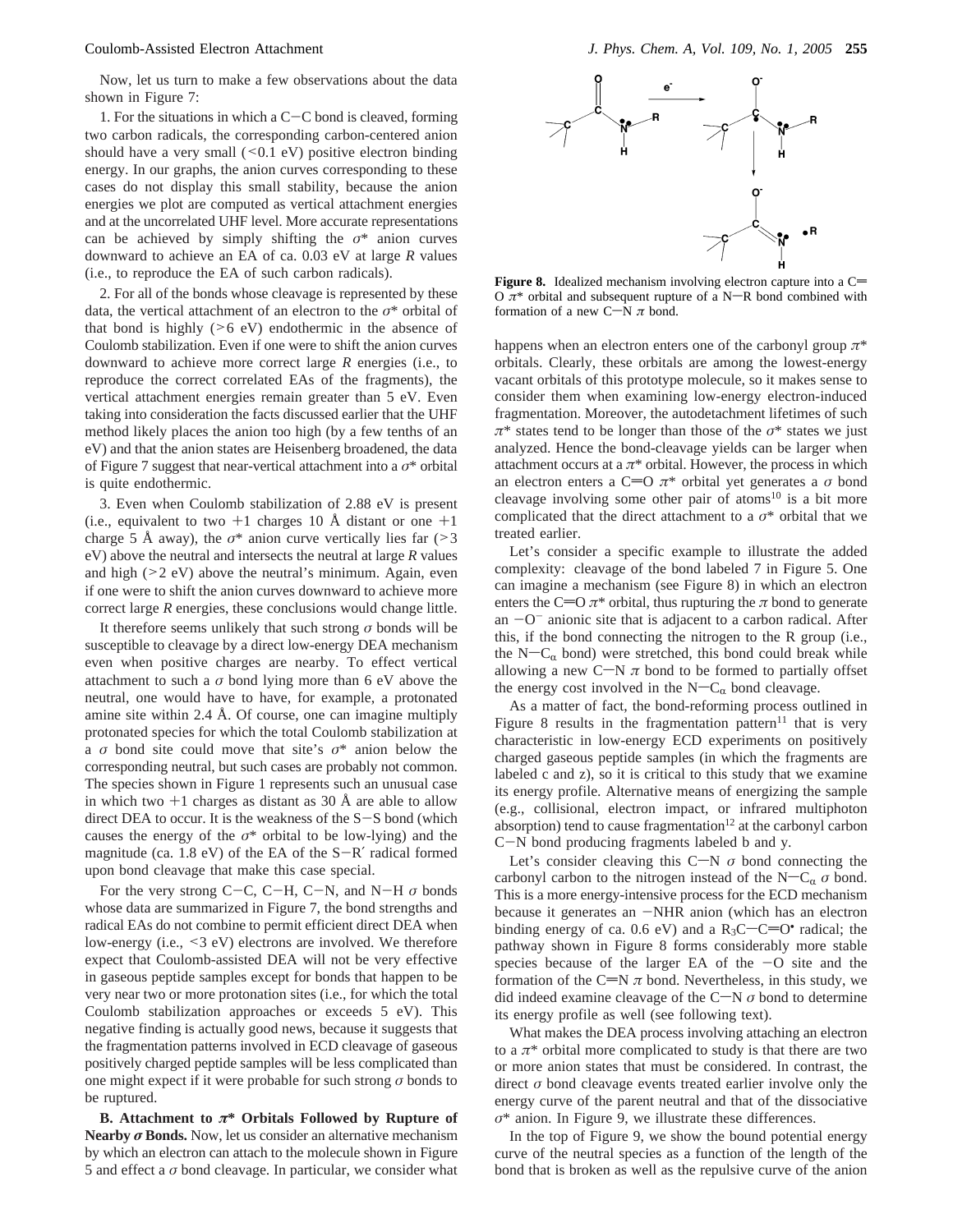

**Figure 9.** Neutral and *σ*\* anion curves associated with direct DEA (top) and neutral,  $\pi^*$ , and  $\sigma^*$  anion curves associated with indirect DEA (bottom).

formed when an electron attaches directly to the *σ*\* orbital of that bond. In the bottom of Figure 9, we show the energy curves of the bound neutral, of the repulsive  $\sigma^*$  anion, and of the anion formed when the electron enters a  $\pi^*$  orbital (e.g., of the C=O group) near the bond that is ultimately broken.

In the indirect DEA case, bond cleavage can be viewed as involving two steps:

i. The electron attaches to the  $\pi^*$  orbital forming an anion whose potential curve has a minimum rather than being purely repulsive. This barrier on the *π*\* curve suggests that rupture of the  $\sigma$  bond will not be prompt as in the direct DEA process in which the repulsive  $\sigma^*$  anion's curve is immediately accessed.

ii. The  $\pi^*$  anion undergoes electronic coupling with the  $\sigma^*$ state to produce an adiabatic surface having a barrier (near the crossing point indicated in Figure 9) that must be surmounted or tunneled through.<sup>13</sup> This coupling is how the  $\pi^*$  anion eventually allows bond cleavage to occur by forming the dissociative *σ*\* anion.

Of course, as in the direct DEA process, when the anion exists on the adiabatic surface to the left of the *R* value where this anion curve crosses the neutral, the anion is subject to electron autodetachment (at a rate of ca.  $10^{14}$  s<sup>-1</sup>). The yield of bond fragmentation is determined by the competition between detachment and movement over (or tunneling through) the barrier on the adiabatic surface.

Keeping this background in mind, let us now examine the potential curves we obtain when an electron is placed into the central carbonyl's C=O  $\pi$ <sup>\*</sup> orbital while  $\sigma$  bonds 5, 7, and 8 near the carbonyl group are stretched (see Figure 10).

What do these potential curves tell us? First, it is useful to note that a near-vertical attachment of an electron to the  $C=O$  $\pi^*$  orbital is predicted to require an electron having ca. 2.5-2.8 eV of kinetic energy which is considerably lower than the >6 eV needed for the *<sup>σ</sup>*-bond attachments detailed earlier. Of course, as we noted earlier, all of these energies are probably a bit high because we used the noncorrelated UHF method, but there is no doubt that the  $\pi^*$  attachment is less endothermic than the  $\sigma^*$  attachment.

The data in Figure 10 refer to the situation in which no stabilizing  $+1$  charges are present. In the presence of two  $+1$ charges within 10 Å (or the equivalent Coulomb potential from other sources), the  $\pi^*$  and  $\sigma^*$  anion curves will be shifted downward relative to the neutral by 2.88 eV. In that case, attachment of an electron to the C=O  $\pi$ <sup>\*</sup> orbital will be rendered exothermic. So, our data suggest that positively charged peptide samples can indeed attach low-energy electrons (e.g., as in ECD experiments) to carbonyl  $\pi^*$  orbitals if positive sites are proximal enough to generate >2.5 eV of stabilizing Coulomb potential at the  $\pi^*$  orbital (e.g., having a single protonated amine site within 5.8 Å could generate such a potential).

Once an electron has attached to the C=O  $\pi^*$  orbital, fragmentation of the bonds labeled 5, 7, or 8 in Figure 5 may be possible. From Figure 10, we can see that the paths leading to breaking bonds 5 or 8 will experience rather higher barriers (near where the  $\pi^*$  and  $\sigma^*$  diabatic curves cross, the barriers are 1.5 and 1.9 eV, respectively) and thus should be unlikely. Moreover, for these bond cleavages, the anion curve remains significantly above that of the neutral for all *R* values, so the anion is subject to electron detachment throughout its fleeting existence.14

On the other hand, breaking bond 7, which generates the  $C-N$  $\pi$ -bond-forming process<sup>15</sup> shown in Figure 8, has a lower barrier (1.2 eV) and generates more thermodynamically stable products, so this bond cleavage is more likely to occur. Moreover, once the anion is formed by cleaving bond 7, it does not remain electronically metastable for all *R* values. Soon after crossing (or tunneling through) the barrier on its surface, the anion becomes electronically stable and thus no longer susceptible to electron detachment. Of course, in the presence of a stabilizing Coulomb potential exceeding 2.5 eV, the anion is electronically stable throughout its evolution from *R* near 1.5 Å to larger values of *R*.

Because cleavage of bond 7 appears to be the best candidate for low-energy electron-induced cleavage, we repeated the series of calculations shown in Figure 10 (at the UHF level) using the correlated MP2 level of theory. In Figure 11 we show the neutral,  $\pi^*$  anion, and  $\sigma^*$  anion curves for this bond's cleavage.

Comparing Figures 10 and 11, we see that the energies of the anion states are differentially lowered relative to that of the neutral when we use a correlated approach, but not by so much as to render the findings obtained at the UHF level qualitatively incorrect.

The data of Figures 10 and 11 therefore suggest that the most likely bond cleavage to be observed is that of bond 7, but this would require the incident electron to possess ca. 2.5 eV of kinetic energy when no stabilizing Coulomb potential is operative. This energy permits both a near-vertical attachment to the  $\pi^*$  anion and is adequate to access the anion-neutral crossing point. In the presence of Coulomb potentials greater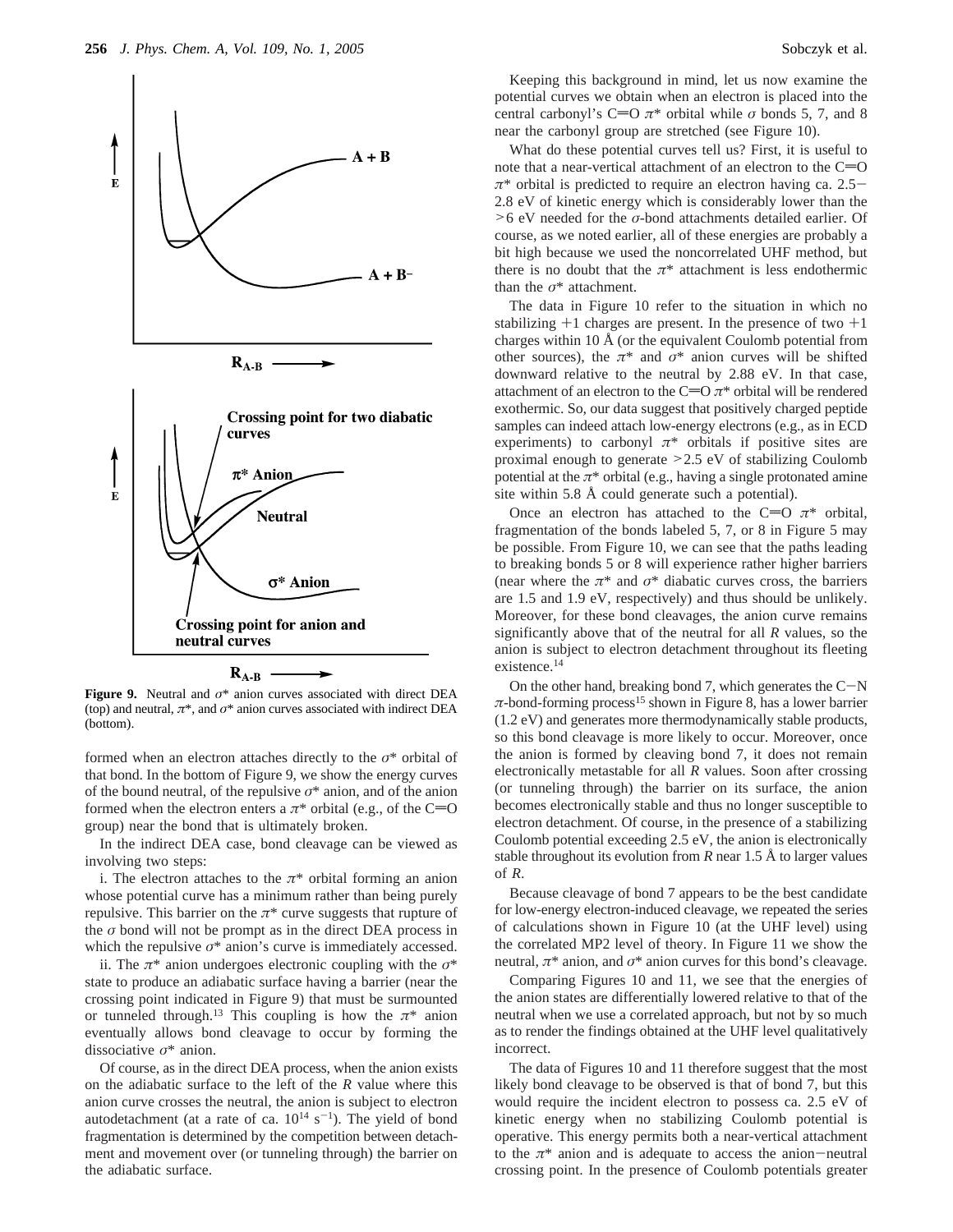

**Figure 10.** Energies of the neutral (open circles),  $\pi^*$  anion (filled squares), and *σ*\* anion (filled triangles) as functions of the lengths of the bonds labeled 5 (top), 7 (middle), and 8 (bottom) in Figure 5.

than 2.5 eV, the C=O  $\pi$ <sup>\*</sup> orbital attachment and subsequent cleavage of bond 7 becomes exothermic and involves passing



**Figure 11.** Energies of the neutral (open circles),  $\pi^*$  anion (filled squares), and  $\sigma^*$  anion (filled triangles) as functions of the lengths of the bond labeled 7 in Figure 5.

over or through a barrier. Indeed, as noted earlier, it is the kind of bond represented by bond 7 that is most commonly observed to cleave under ECD conditions in the laboratory where socalled z and c fragments are observed. The cleavage of bond 8, which would produce what are termed b and y fragments, is observed when alternative fragmentation methods (e.g., collisional, electron impact, or infrared multiphoton absorption) are employed and fragmention at the carbonly  $C-N$  bond occurs.<sup>12</sup>

### **IV. Summary**

Direct attachment of an electron to the *σ*\* orbitals of eight different bonds within the model peptide molecule shown in Figure 5 has been examined using ab initio electronic structure methods. This particular care has been devoted to establishing a qualitatively correct description of the metastable anion states that arise with a device in which increased nuclear charges are used to stabilize the anion's energy. Moreover, indirect *σ* bond cleavage, in which an electron first binds to a carbonyl  $C=O$ *π*\* orbital and subsequently breaks a nearby *σ* bond, has also been examined.

It is found that direct low-energy electron attachment to and subsequent cleavage of any of the eight  $\sigma$  bonds is not likely except for highly positively charged samples. Moreover, it is found that attachment to a  $C=O \pi^*$  orbital followed by cleavage of the nearby  $N-C_\alpha$  bond is the most likely outcome, although this process is vertically endothermic in the absence of Coulomb stabilization but rendered exothermic by 2.5 eV or more of Coulomb potential energy. Interestingly, this bond 7 cleavage is what is seen most commonly in ECD experiments.<sup>11</sup> So, the results presented here seem to offer good insight into one aspect of the ECD process, and they provide a means by which one can estimate (on the basis of a simple Coulomb energy formula) which bonds may be susceptible to cleavage by low-energy electron attachment.

**Acknowledgment.** This work was supported by NSF, grant nos. 9982420 and 0240387 to J.S. and by the Polish State Committee for Scientific Research (KBN), grant no. DS/8371- 4-0137-4 to P.S. Significant computer time provided by the Center for High Performance Computing at the University of Utah and by the Academic Computer Center in Gdansk (TASK) is also gratefully acknowledged. Finally, we thank Prof. Robert Hudgins of York University for much helpful input and for nurturing our interest in the processes treated here.